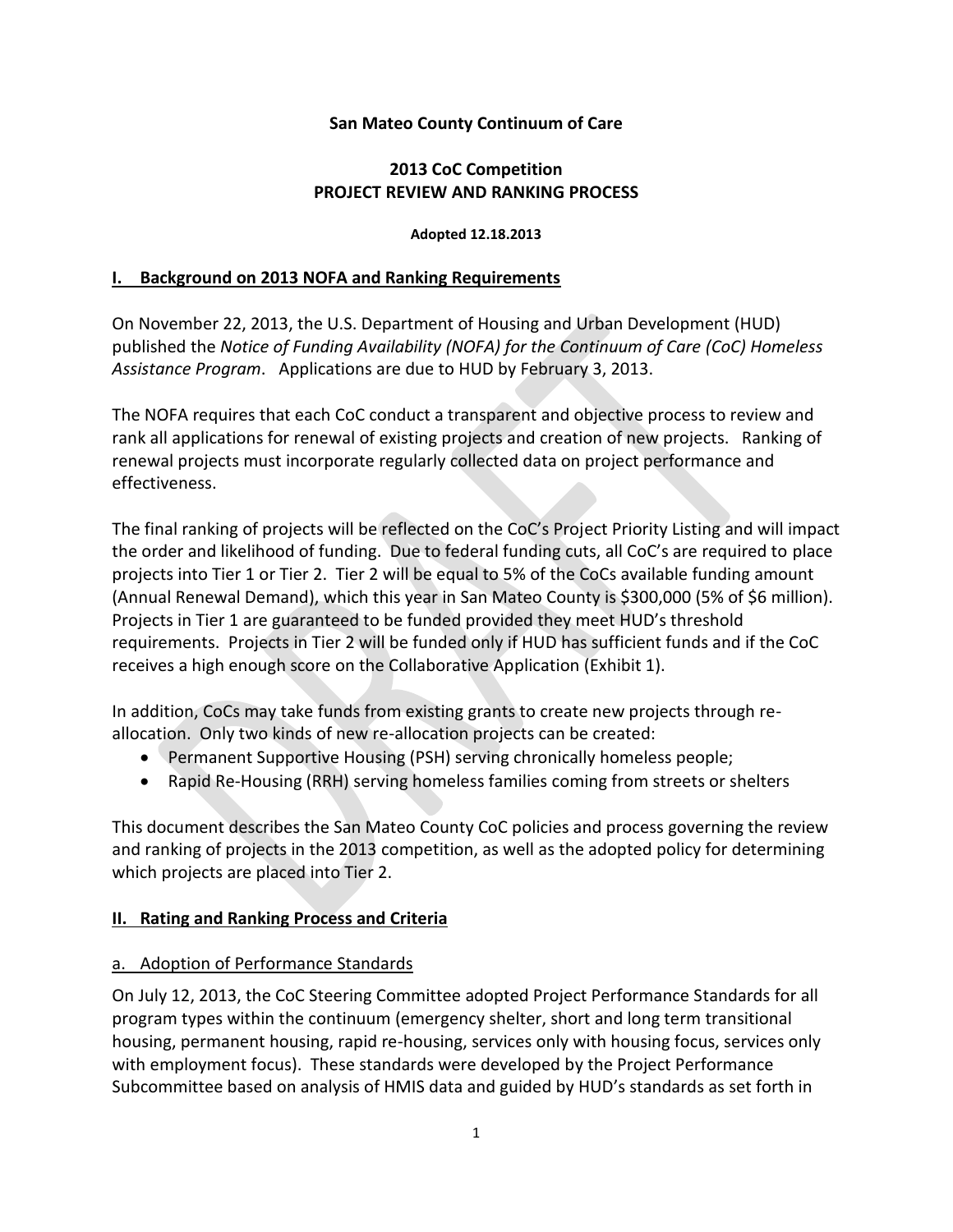## HEARTH and the CoC Interim Regulation.

The Performance Standards are attached as **Attachment A**.

# b. Solicitation of CoC Applications

On December 9, 2013, the CoC Lead Agency (Human Services Agency Center on Homelessness) held informational meetings to solicit applications for both new and renewal CoC projects. These meetings were broadly announced via email to the provider community. The announcement for new projects was also posted to the H.S.A. website. At the meeting, Center on Homelessness staff and consultant explained the application and review process and answered questions from potential applicants.

## c. Application Process

- No later than December 16, renewal applicants will receive a Project Performance Report from the Center on Homelessness summarizing their progress in meeting the established performance standards as documented in their APR. This report provides each renewal project applicant the opportunity to provide any narrative explanation or clarification regarding why they did not did not meet any of the standards, as well as to identify any possible errors in the data. This document also includes supplemental narrative questions.
- By January 2, 2014, all applicants (new and renewal) must complete and submit their Project Application(s) (Exhibit 2) in e-snaps. Renewal applicants must also submit their completed Project Performance Reports including any clarifications and responses to the supplemental narrative.

# d. Review, Ranking and Tiering Process

- The Center on Homelessness will convene an unbiased and non-conflicted Review Panel composed of representatives from neutral (non-applicant) organizations. The Panel may include staff from the County of San Mateo, San Mateo cities and towns, funders and non-profit housing and social services organizations.
- The Review Panel will meet on January 10, 2014 to determine final ranking of the projects.
- Prior to the meeting, the Center on Homelessness staff will calculate the preliminary score for all renewal applicants using the objective Scoring Factors in **Attachment B**. The preliminary scores will be distributed to the Review Panel prior to the meeting.
- Prior to the meeting, the Panel will receive copies of all new project applications for review and scoring. New project applications will be scored using the scoring factors in **Attachment C.**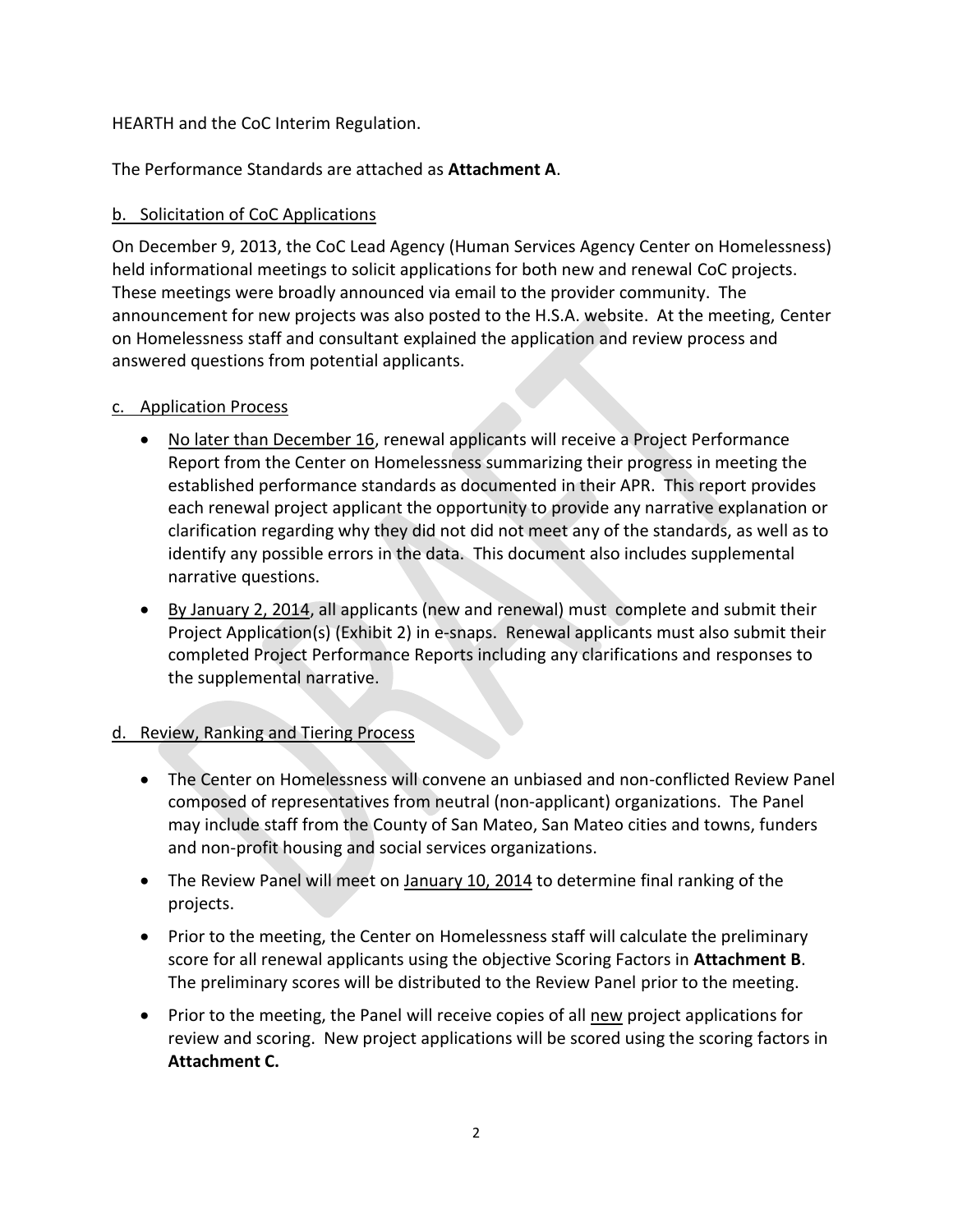- At the meeting, the Review Panel will determine the final order of ranking of projects in accordance with the Ranking and Tiering Policy in **Attachment D**.
- The rankings will be brought to the Continuum of Care Steering Committee for approval on January 17, 2014.
- All applicants will be notified on January 17, 2014 whether their project is being included in the application as well as their rank on the Project Priority listing.
- Applicants may appeal any of the following decisions of the CoC Steering Committee:
	- $\triangleright$  Placement of project into Tier 2
	- $\triangleright$  Reduction of renewal grant amount (i.e. renewal grant partially re-allocated to a new project)
	- $\triangleright$  Elimination of renewal grant (i.e. entire grant re-allocated to a new project)

Appeals must be submitted in writing to the Center on Homelessness no later than 5:00 p.m. on January 23, 2014. Appeals will be heard by a panel of three non-conflicted members of the CoC Steering Committee who did not serve on the review panel. The decision of the appeal panel is final.

3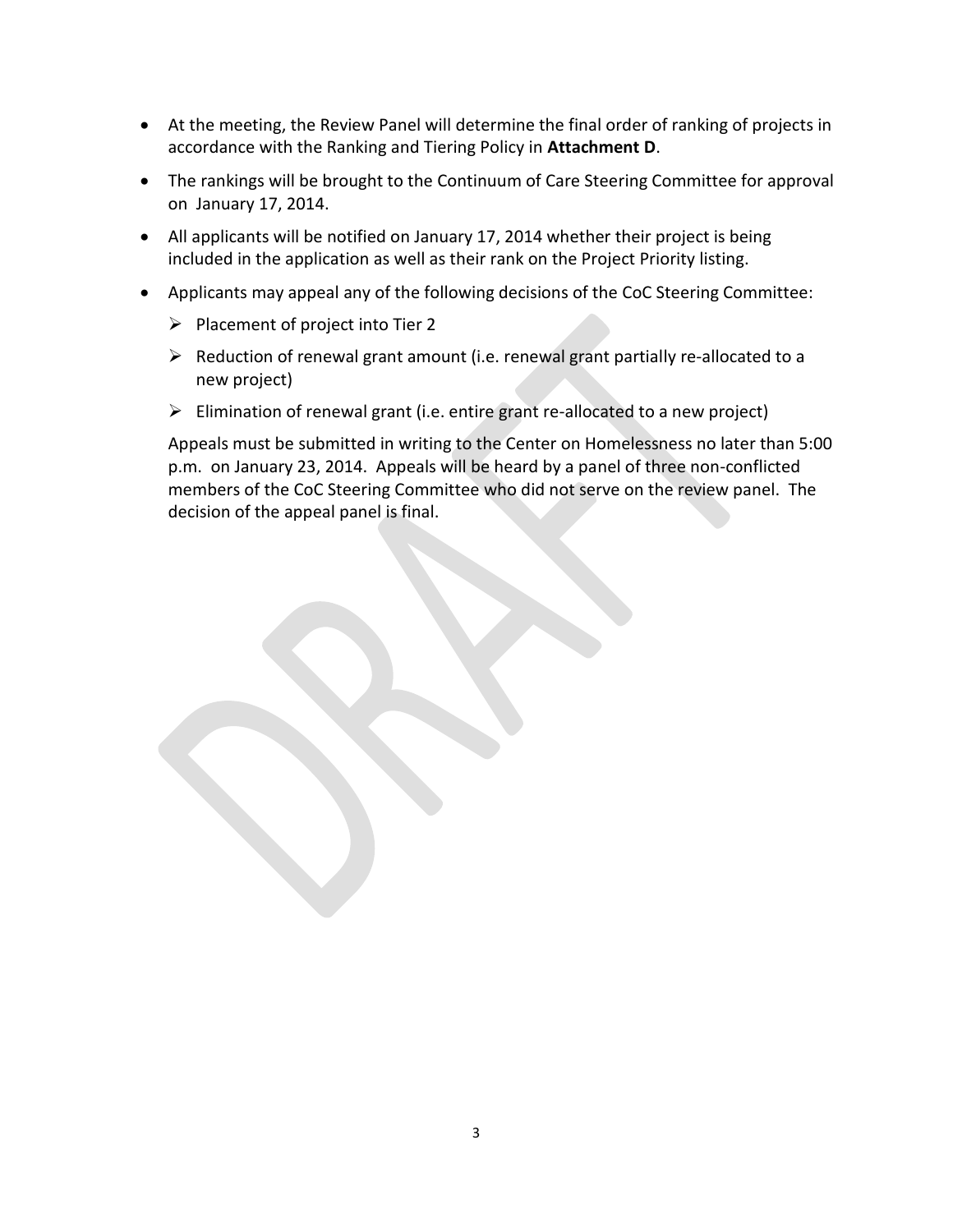# **ATTACHMENT A**

# **Performance Standards as Adopted July 12, 2013**

| <b>Measures</b> |                                                                                                                       | <b>Emergency</b><br><b>Shelter</b> | <b>Short-Term</b><br><b>TH</b> | Long-Term<br>TH. | Permanent<br>Supportive<br><b>Housing</b> | <b>Rapid Re-</b><br><b>Housing</b> | <b>Services</b><br>Only -<br><b>Housing</b><br><b>Related</b> | <b>Services</b><br>Only $-$<br><b>Employ</b><br>ment |
|-----------------|-----------------------------------------------------------------------------------------------------------------------|------------------------------------|--------------------------------|------------------|-------------------------------------------|------------------------------------|---------------------------------------------------------------|------------------------------------------------------|
| $\mathbf{1}$    | <b>Exit to Permanent Housing</b><br>Percent of all leavers who<br>exited to a permanent<br>destination                | 20%                                | 40%                            | 65%              | <b>NA</b>                                 | 80%                                | 65%                                                           | 40%                                                  |
| $\overline{2}$  | <b>Maintain PH &gt; 6 Months</b><br>Percent of all participants who<br>stayed more than 6 months                      | <b>NA</b>                          | <b>NA</b>                      | <b>NA</b>        | 95%                                       | 60%                                | <b>NA</b>                                                     | <b>NA</b>                                            |
| 3               | <b>Exit with Employment Income</b><br>Percent of adult leavers who<br>exited with employment<br>income                | 10%                                | 20%                            | 20%              | <b>NA</b>                                 | 20%                                | 20%                                                           | 20%                                                  |
| 4               | <b>Exit with Increased Income</b><br>Percent of adult leavers who<br>exited with increased income<br>from all sources | 10%                                | 20%                            | 20%              | 20%                                       | 20%                                | 20%                                                           | 20%                                                  |
| 5               | Occupancy<br>Average daily bed/unit/ or<br>program slot utilization                                                   | 90%                                | 90%                            | 90%              | 90%                                       | 90%                                | 90%                                                           | 90%                                                  |
| 6               | <b>CoC Grant Spending</b><br>Percentage of CoC award spent<br>in most recently completed yr                           | 95%                                | 95%                            | 95%              | 90%                                       | 95%                                | 95%                                                           | 95%                                                  |
| $\overline{7}$  | <b>HMIS Data Quality</b><br>Percentage of null/missing and<br>don't know/refused values                               | Less than<br>10%                   | Less than<br>10%               | Less than<br>10% | Less than<br>10%                          | Less than<br>10%                   | Less than<br>10%                                              | Less than<br>10%                                     |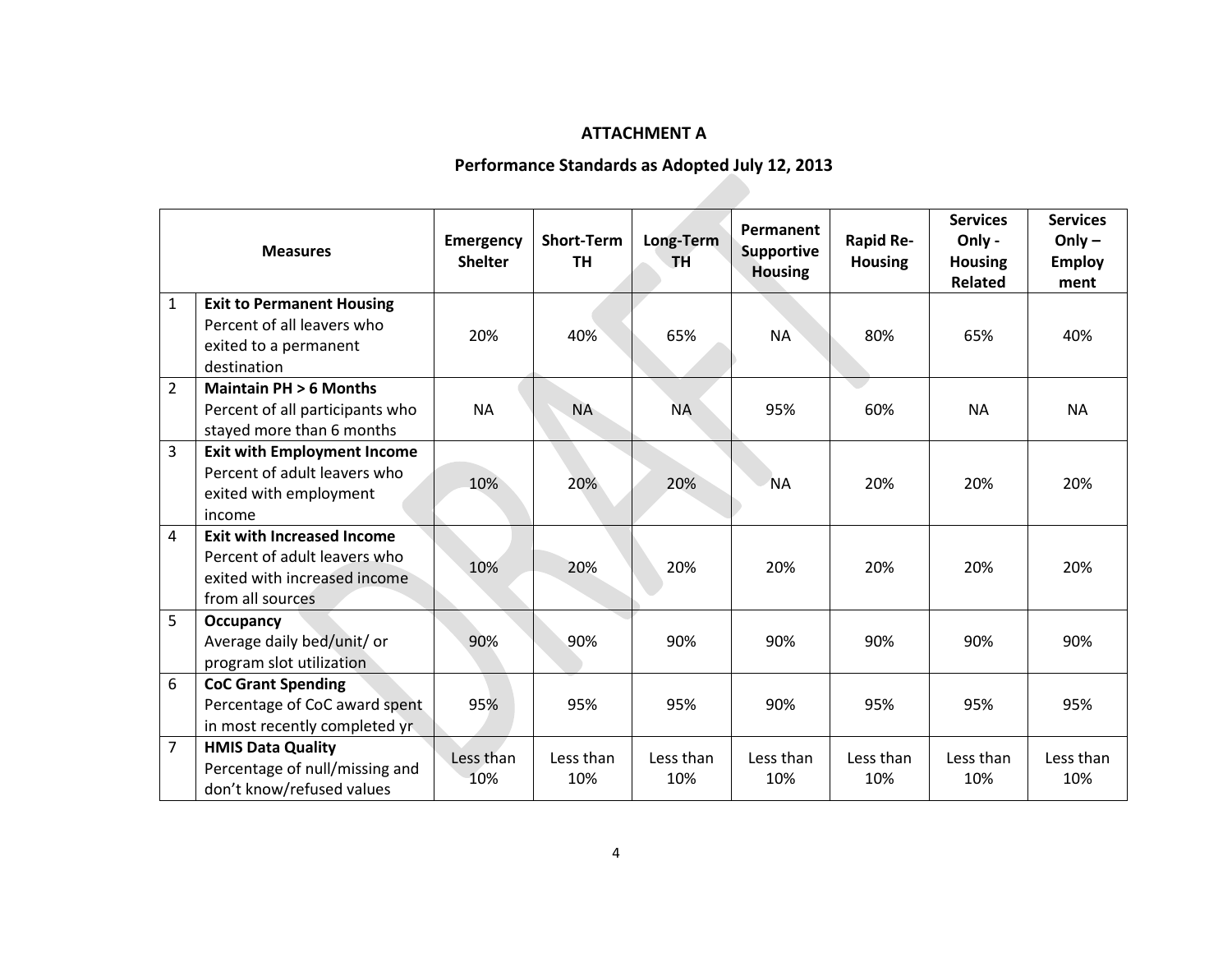# **ATTACHMENT B SCORING FACTORS FOR RENEWAL PROJECTS**

| <b>Scoring Factor</b> |                                             | <b>Maximum and Minimum Scores</b>                                                                                                                                                                     |                                                                                                   |  |  |  |  |
|-----------------------|---------------------------------------------|-------------------------------------------------------------------------------------------------------------------------------------------------------------------------------------------------------|---------------------------------------------------------------------------------------------------|--|--|--|--|
|                       |                                             | TH and SS0                                                                                                                                                                                            | <b>PSH</b>                                                                                        |  |  |  |  |
| $\mathbf{1}$          | <b>Exits to Permanent</b><br>Housing        | Meets Standard = 5 points<br>Within 50% of Standard = 3 points<br>Below 50% of Standard = 1 point                                                                                                     | Not Applicable                                                                                    |  |  |  |  |
| $\overline{2}$        | <b>Maintain Housing</b><br>> 6 Months       | Not Applicable                                                                                                                                                                                        | Meets Standard = 5 points<br>Within 50% of Standard = 3 points<br>Below 50% of Standard = 1 point |  |  |  |  |
| 3                     | <b>Exit With</b><br>Employment<br>Income    | Meets Standard = 5 points<br>Within 50% of Standard = 3 points<br>Below 50% of Standard = 1 point                                                                                                     | Not Applicable                                                                                    |  |  |  |  |
| 4                     | Exit With<br>Increased Income               | Meets Standard = 5 points<br>Within 50% of Standard = $3$ points<br>Below 50% of Standard = 1 point                                                                                                   |                                                                                                   |  |  |  |  |
| 5                     | Occupancy                                   | Meets Standard = 5 points<br>Within 50% of Standard = 3 points<br>Below 50% of Standard = 1 point                                                                                                     |                                                                                                   |  |  |  |  |
| 6.                    | <b>CoC Grant</b><br>Spending                | Meets Standard = 5 points<br>Within 50% of Standard = $3$ points<br>Below 50% of Standard = 1 point                                                                                                   |                                                                                                   |  |  |  |  |
| 7.                    | <b>HMIS Data Quality</b>                    | All Data Elements Less Than 10% Missing/Don't Now = 5 points<br>1-2 Data Elements More Than 10% Missing/Don't Know = 3 points<br>More Than 2 Data Elements More Than 10% Missing/Don't Know = 1 point |                                                                                                   |  |  |  |  |
| 8.                    | Leverage                                    | Greater than 300 % of HUD CoC request = 5 points<br>Between 150% and 300% of HUD CoC request = 3 points<br>Below 150% of HUD CoC request = 1 point                                                    |                                                                                                   |  |  |  |  |
| 9.                    | Match                                       | Application documents required 25% match = 5 points<br>Application does not document required match = 0 points                                                                                        |                                                                                                   |  |  |  |  |
| 10.                   | <b>Cost Effectiveness</b>                   | Cost per unit/person served is reasonable for project type = 5 points<br>Cost per unit/person served is not reasonable for project type = 2 points                                                    |                                                                                                   |  |  |  |  |
| 11                    | Plan to Meet<br><b>HEARTH</b><br>Objectives | Quality of plan to reduce length of homelessness<br>and returns to homelessness<br>$High = 5 points$<br>Medium $=$ 3 points<br>$Low = 1 point$                                                        |                                                                                                   |  |  |  |  |
| 12.                   | <b>HUD Findings</b>                         | Project has no outstanding or unresolved HUD monitoring findings = 5 points<br>Project has outstanding or unresolved HUD monitoring findings = 0 points                                               |                                                                                                   |  |  |  |  |
| 13                    | <b>APR Submission</b>                       | Most Recent APR Submitted On Time = 5 points<br>Most Recent APR not submitted on Time = 0 points                                                                                                      |                                                                                                   |  |  |  |  |
| 14                    | <b>HUD Policy</b><br>Priorities             | Not Applicable<br>Permanent Housing = 5 points<br>Targets a Priority Population:<br>Chronically Homeless, Youth or Veterans = 3 points                                                                |                                                                                                   |  |  |  |  |
| <b>Maximum Score</b>  |                                             | 63                                                                                                                                                                                                    | 63                                                                                                |  |  |  |  |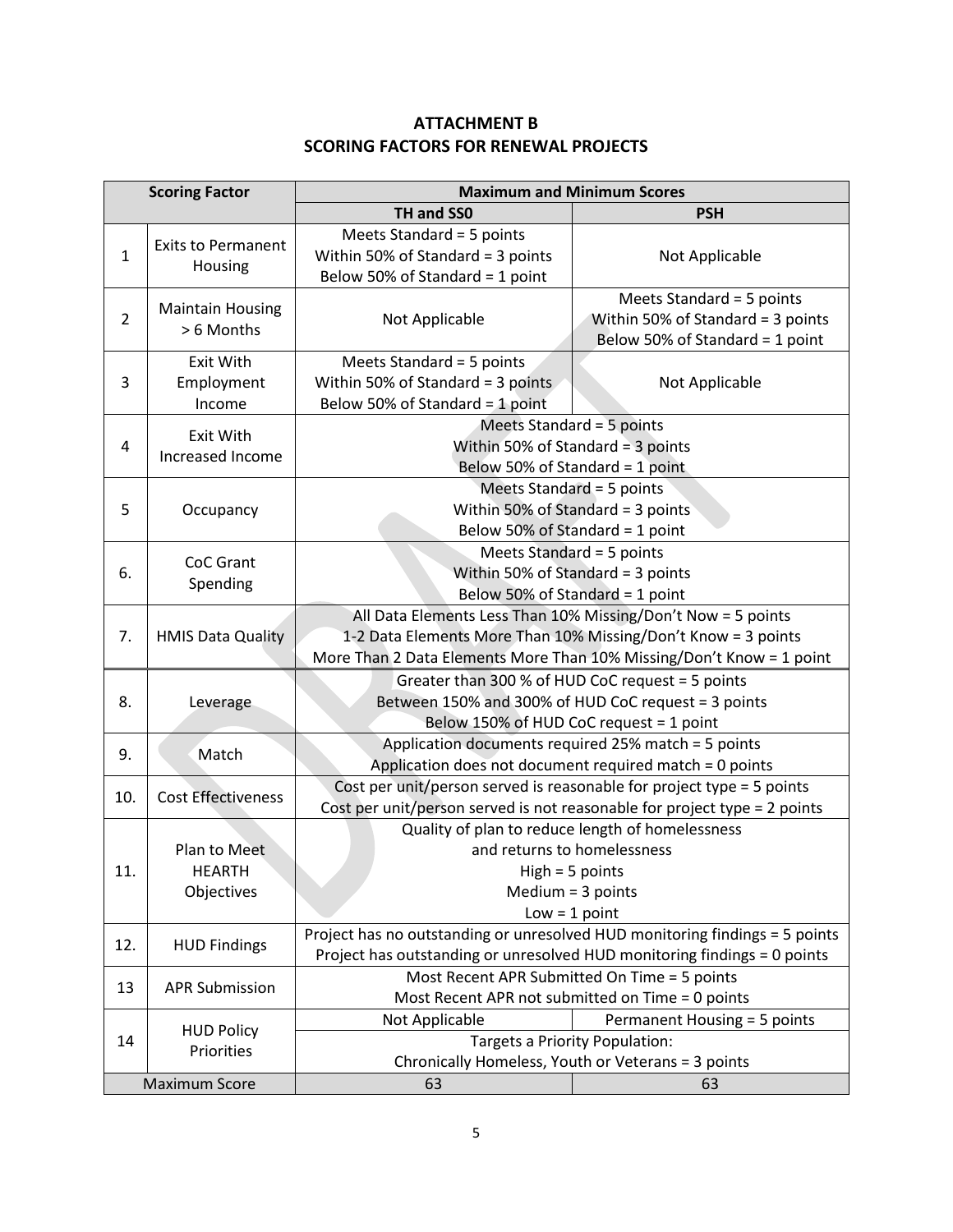# **ATTACHMENT C SCORING FACTORS FOR NEW PROJECTS**

| <b>Factor</b>                                                                                                                                                                                                                                                                                                                                                                                           | <b>Maximum</b><br><b>Score</b> |
|---------------------------------------------------------------------------------------------------------------------------------------------------------------------------------------------------------------------------------------------------------------------------------------------------------------------------------------------------------------------------------------------------------|--------------------------------|
| 1. Alignment with HUD and CoC Priorities<br>Project is aligned with HUD's priorities as laid out in the 2013 NOFA<br>Project advances the goals established in the San Mateo County<br>HOPE Plan and CoC Plan.                                                                                                                                                                                          | 6                              |
| 2. Project Quality<br>Appropriate housing type and location for the target population is<br>proposed<br>Appropriate outreach plan is proposed<br>Appropriate services are available and accessible<br>Project coordinates/collaborates with existing services and programs                                                                                                                              | 12                             |
| 3. Project Impact:<br>Project design advances the objectives set forth in HEARTH and in the<br>2013 CoC NOFA:<br>Reduces length of time people are homeless<br>Reduces returns to homelessness<br>$\bullet$<br>Assists participants to increase income<br>$\bullet$<br>Adopts a Housing First approach (if permanent housing)<br>$\bullet$<br>Connects participants to mainstream programs and services | 15                             |
| 4. Applicant Capacity<br>Experience serving target population<br>Experience managing federal grants<br>Experience administering programs similar to the one proposed                                                                                                                                                                                                                                    | 15                             |
| 5. Financial Feasibility and Effectiveness<br>Costs appear reasonable and adequate to support proposed program<br>Match requirement is met<br>Additional resources leveraged                                                                                                                                                                                                                            | 15                             |
| <b>TOTAL</b>                                                                                                                                                                                                                                                                                                                                                                                            | 63                             |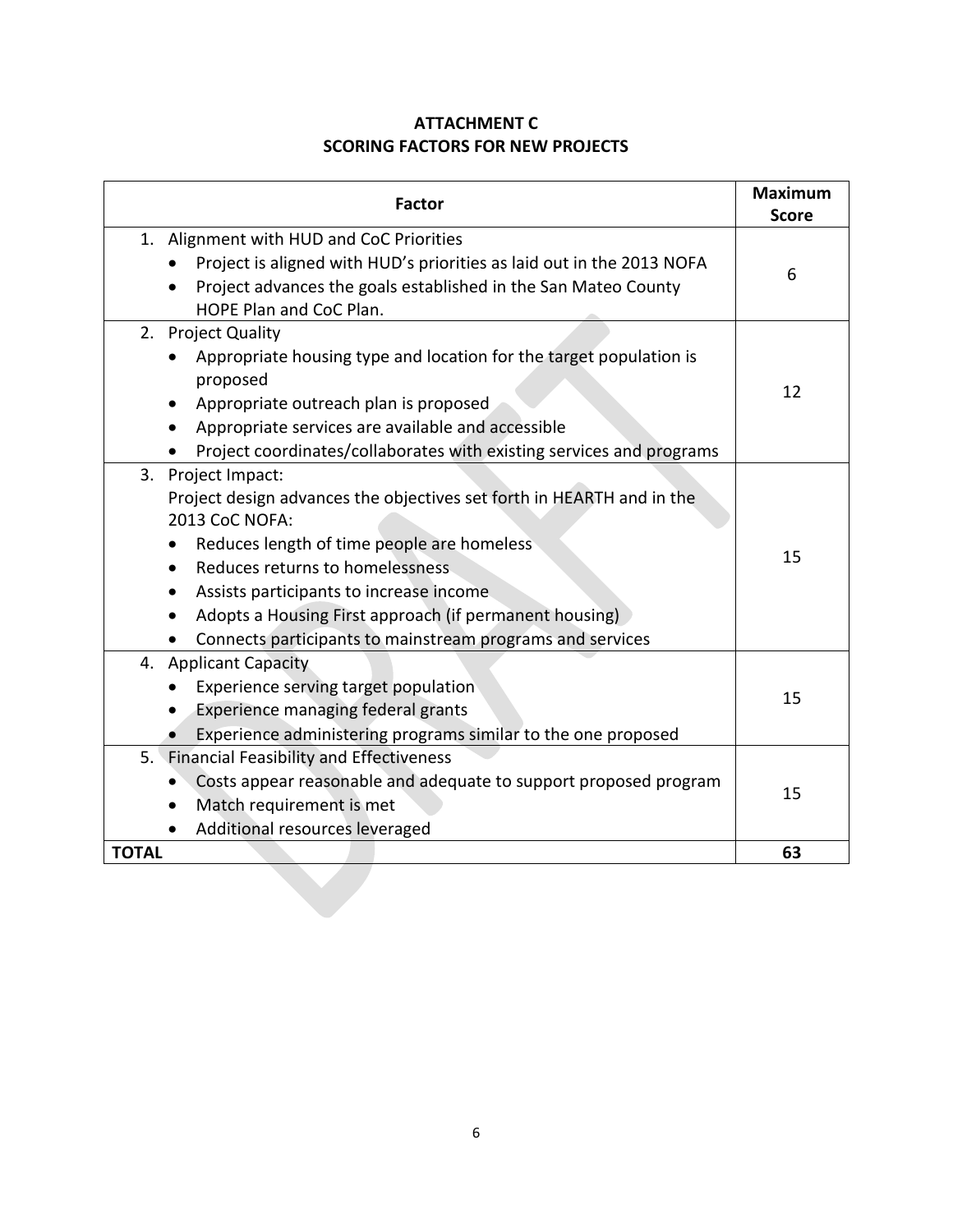# **ATTACHMENT D RANKING AND TIERING POLICIES**

#### 1. Ranking Policy

In determining the rank order of projects, the Review Panel will adhere to the following policies:

- a. Projects will be ordered in accordance with their scores as set forth in Attachment B (for renewal projects) and Attachment C (for new projects).
- b. Projects falling into Tier 1 will be submitted on the Project Priority list in the order in which they are ranked.
- c. Projects falling into Tier 2 will be ranked according to the policies set forth in below in Section 3 and 4.

# 2. Tier Two Selection Priorities as Established in the NOFA

In this year's NOFA, HUD has set forth the selection priorities for Tier 2 projects as follows:

- 1. Permanent Housing (PH) renewal projects
- 2. New permanent housing projects created through re-allocation
- 3. New rapid re-housing projects created through re-allocation
- 4. Transitional Housing (TH) renewal projects
- 5. CoC planning grants
- 6. UFA costs (not applicable for San Mateo County)
- 7. Centralized intake and assessment renewal projects ((not applicable for San Mateo County)
- 8. HMIS renewal projects (not applicable for San Mateo County)
- 9. Support services only (SSO) renewal projects

If any Tier 2 funding is available, HUD will begin with the top scoring Continuum and fund all their category 1 projects (PH renewals), then move on to the next Continuum's priority 1 projects and so on. If any funding is left after all renewal PH projects for all CoCs have been funded, HUD will then start again with the top scoring Continuum and fund their category 2 projects (new PH created through re-allocation) and continue through the CoCs until funding has been exhausted. If all category 2 projects are funded, HUD will then move on to category 3, and so on.

While it is unknown how much funding HUD will have available for Tier 2, it is very unlikely that there will be enough to fund all projects for all CoCs in all selection priority categories. Projects in the lower categories (such as transitional housing and services only) are highly unlikely to receive funding, regardless of how well a CoC scores. Projects in the higher categories